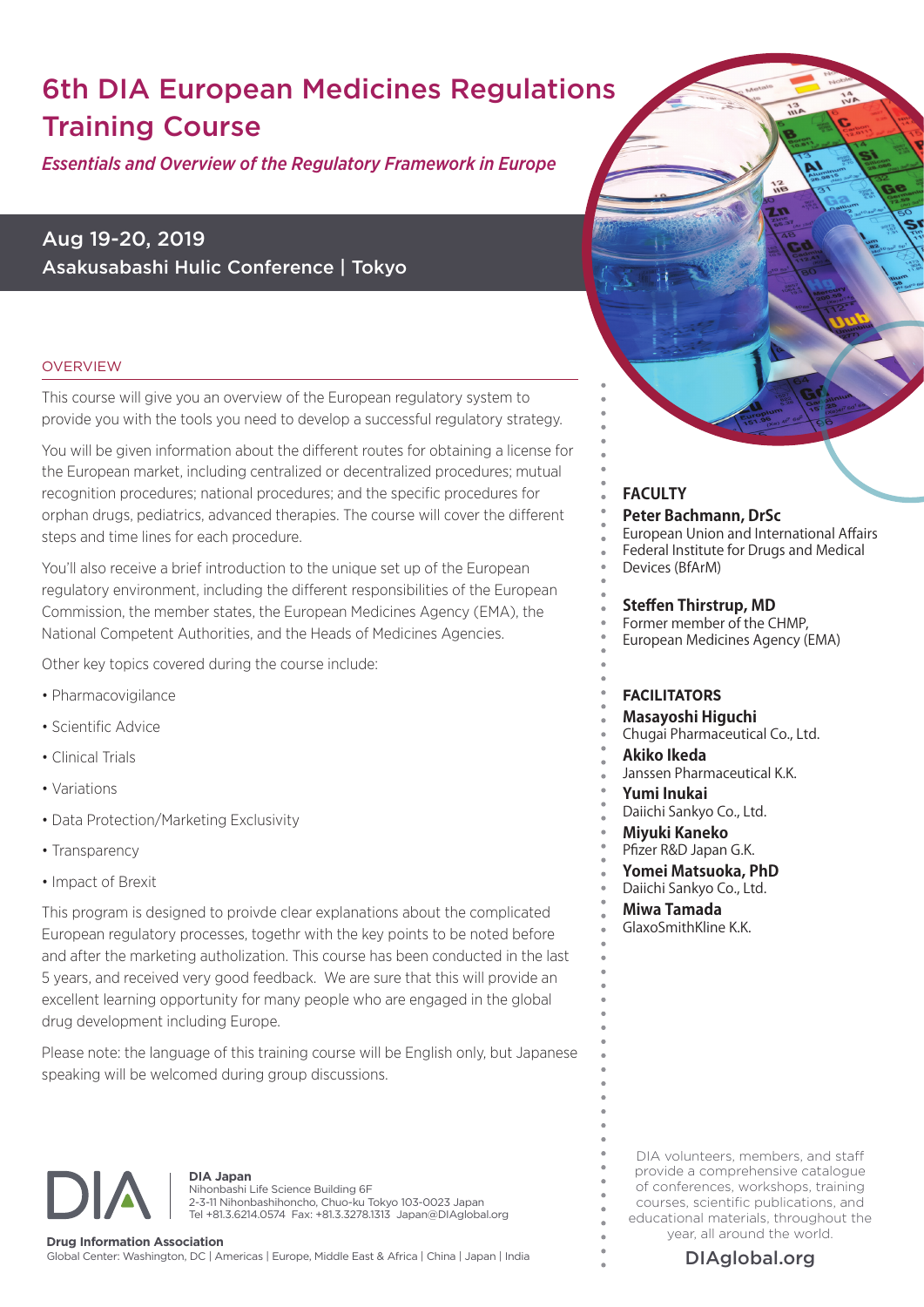### **DAY1 | MONDAY, AUGUST 19 , 2019 2**

| $9:00-9:30$        | <b>REGISTRATION</b>                                                                                                                                  | 15:35-16:45                                                                   | <b>SESSION 3</b>                                                                                     |  |  |
|--------------------|------------------------------------------------------------------------------------------------------------------------------------------------------|-------------------------------------------------------------------------------|------------------------------------------------------------------------------------------------------|--|--|
| $9:30 - 9:40$      | <b>WELCOME AND OPENING REMARKS</b>                                                                                                                   |                                                                               | <b>EU LICENSING PROCEDURES - PART II: Centralised</b><br><b>Procedure and Special MAA Procedures</b> |  |  |
| $9:40 - 10:40$     | <b>INTRODUCTION</b>                                                                                                                                  | Centralised procedure, incl. specific procedures like<br>conditional approval |                                                                                                      |  |  |
| <b>OVERVIEW</b>    | EUROPEAN UNION - ROLE AND RESPONSIBILITIES OF<br>EUROPEAN INSTITUTIONS, A COMPREHENSIVE                                                              | 16:45-17:00                                                                   | <b>SHORT BREAK</b>                                                                                   |  |  |
|                    |                                                                                                                                                      | 17:00-17:45                                                                   | <b>SESSION 4</b>                                                                                     |  |  |
| 10:40-10:50        | <b>SHORT BREAK</b>                                                                                                                                   | <b>WORKSHOP</b>                                                               |                                                                                                      |  |  |
| 10:50-12:50        | <b>SESSION 1</b>                                                                                                                                     |                                                                               |                                                                                                      |  |  |
|                    | LIFECYCLE OF A MEDICINAL PRODUCT                                                                                                                     | 17:45-19:15                                                                   | <b>NETWORKING RECEPTION</b>                                                                          |  |  |
|                    | Short overview of the lifecycle of a medicinal product and<br>the relevant procedures: From development to post-<br>marketing - an overall reference | (END OF DAY 1)                                                                |                                                                                                      |  |  |
|                    | Scientific Advice - Clinical Trials - Market Authorisation -<br>Pharmacovigilance - Variations - Renewal                                             |                                                                               |                                                                                                      |  |  |
| 12:50-13:50        | <b>LUNCH BREAK</b>                                                                                                                                   |                                                                               |                                                                                                      |  |  |
| 13:50-15:20        | <b>SESSION 2</b>                                                                                                                                     |                                                                               |                                                                                                      |  |  |
|                    | <b>EU LICENSING PROCEDURES - PART I: Overview</b>                                                                                                    |                                                                               |                                                                                                      |  |  |
|                    | Basics for market authorisation                                                                                                                      |                                                                               |                                                                                                      |  |  |
| National procedure |                                                                                                                                                      |                                                                               |                                                                                                      |  |  |
|                    | Mutual recognition procedure                                                                                                                         |                                                                               |                                                                                                      |  |  |

− Decentralised procedure

**15:20–15:35 COFFEE BREAK**



# 16th DIA Japan Annual Meeting 2019<br>- Delivering Rational Medicine to All People in the Globe -

November 10-12, 2019 Tokyo Big Sight | Ariake

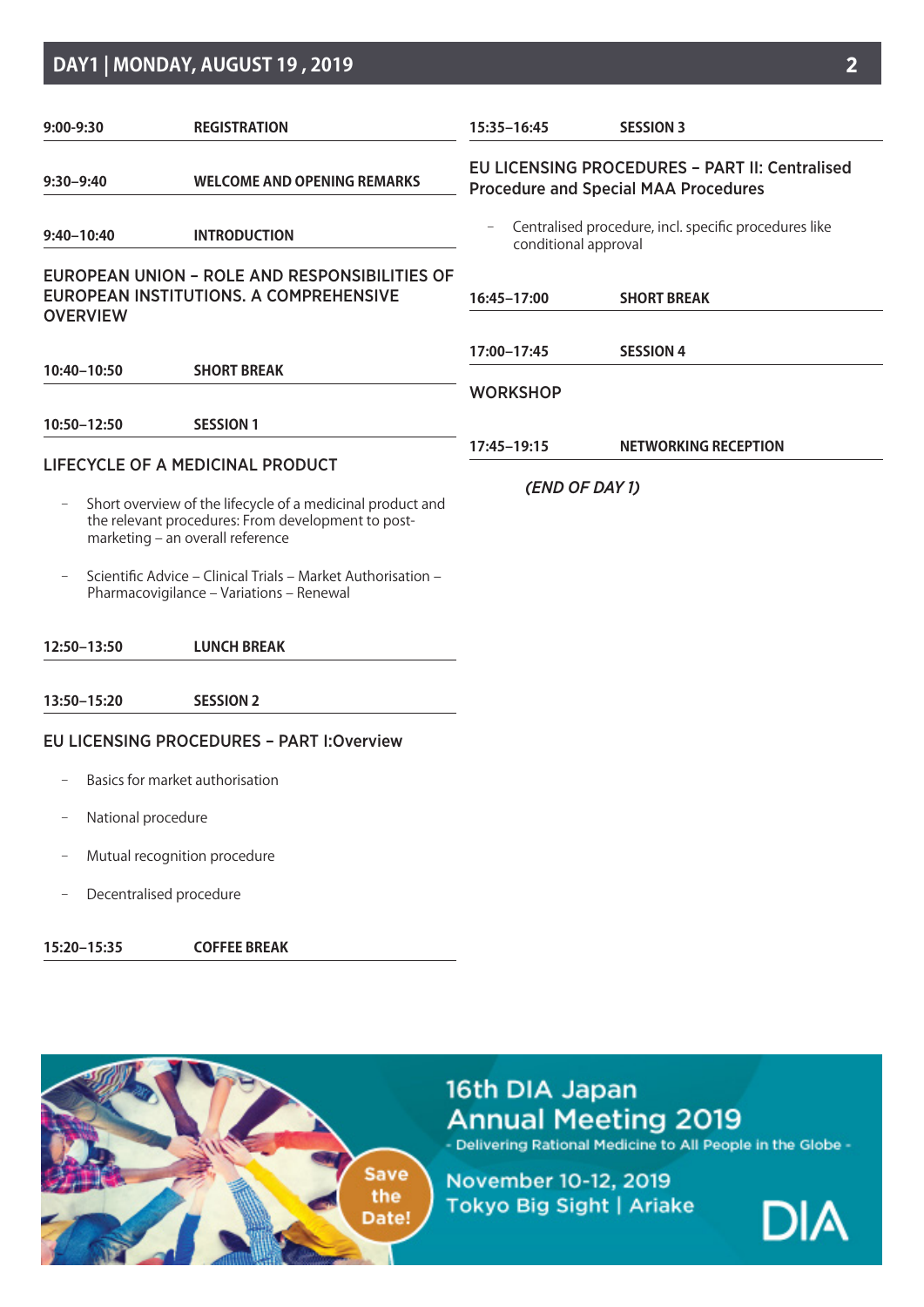## **DAY2 | TUESDAY, AUGUST 20 , 2019 3**

| $9:00 - 10:00$                                                   | <b>SESSION 5</b>                      | 12:50-14:20                | <b>SESSION 8</b>                                                      |  |  |
|------------------------------------------------------------------|---------------------------------------|----------------------------|-----------------------------------------------------------------------|--|--|
| <b>VARIATIONS / POST APPROVAL CHANGES</b>                        |                                       | PHARMACOVIGILANCE          |                                                                       |  |  |
| Definition of variations                                         |                                       |                            | Pharmacovigilance legislation                                         |  |  |
| Classification of a variation                                    |                                       |                            | Pharmacovigilance Risk Assessment Committee (PRAC)                    |  |  |
| Procedural guidance                                              |                                       |                            | Risk management plan (RMP)                                            |  |  |
| Renewals                                                         |                                       |                            | Post-authorisation safety study (PASS)                                |  |  |
| 10:00-10:10                                                      | <b>SHORT BREAK</b>                    |                            | Periodic safety update report (PSUR)<br>Safety procedures / referrals |  |  |
| 10:10-11:10                                                      | <b>SESSION 6</b>                      | <b>Expedited Reporting</b> |                                                                       |  |  |
| EU HEALTH AUTHORITIES SCIENTIFIC AND<br><b>REGULATORY ADVICE</b> |                                       | EU QPPV                    |                                                                       |  |  |
| Purpose                                                          |                                       |                            | Pharmacovigilance System Master File (PSMF)                           |  |  |
| Procedure                                                        |                                       | 14:20-14:35                | <b>COFFEE BREAK</b>                                                   |  |  |
| Strategy                                                         |                                       | 14:35-15:05                | <b>SESSION 9</b>                                                      |  |  |
| 11:10-11:20                                                      | <b>SHORT BREAK</b>                    |                            | <b>DATA PROTECTION</b>                                                |  |  |
| 11:20-11:50                                                      | <b>SESSION 7</b>                      | 15:05-15:35                | <b>SESSION 10</b>                                                     |  |  |
| <b>PRODUCTS</b>                                                  | HARMONISATION AND DEFINED MEDICINAL   | <b>BREXIT</b>              |                                                                       |  |  |
| Referrals                                                        |                                       | 15:35-16:35                | <b>SESSION 11</b>                                                     |  |  |
|                                                                  | Paediatric medicinal products         | <b>WORKSHOP</b>            |                                                                       |  |  |
| Orphan medicinal products                                        |                                       |                            |                                                                       |  |  |
|                                                                  | Advanced therapies medicinal products | 16:35-16:45                | <b>CLOSING REMARKS</b>                                                |  |  |
| 11:50-12:50                                                      | <b>LUNCH BREAK</b>                    |                            |                                                                       |  |  |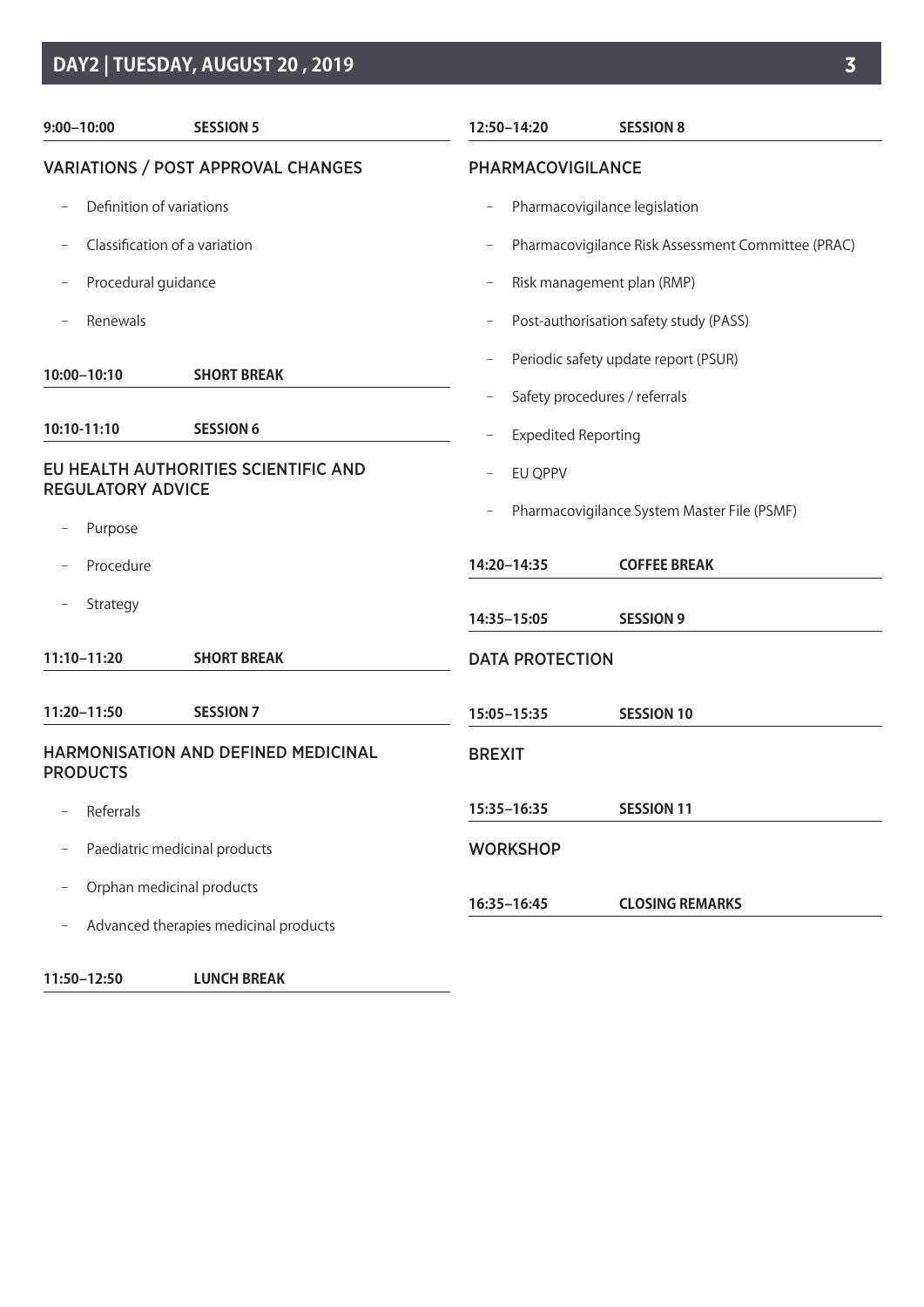**REGISTRATION FORM: Register online or forward to DIA Japan, Nihonbashi Life Science Building 6F, 2-3-11 Nihonbashihoncho, Chuo-ku, Tokyo 103-0023 Japan Email: Japan@DIAglobal.org • Fax +81.3.3278.1313**

#### **6th DIA European Medicines Regulations Training Course**

**Event #19355 • August 19-20, 2019 |** Hulic Conference | Asakusabashi, Tokyo Address: Hulic Asakusa Building 3F 1-22-16 Asakusabashi, Taito-ku, Tokyo, Japan 111-0053

#### DIA will send participants a confirmation letter within 10 business days after receipt of their registration.

**Registration Fees:** If DIA cannot verify your membership, you will be charged the nonmember fee. Registration fee includes refreshment breaks and reception (if applicable), and will be accepted by mail, fax, or online.

#### Join DIA now to save on future meetings and to enjoy the benefits of membership for a full year: https://**www.DIAGlobal.org/Membership**

- D I DO want to be a DIA member
- **Q I DO NOT** want to be a DIA member

|                   |                                           |                                  | <b>CONSUMPTION</b><br><b>TAX INCLUDED</b> |
|-------------------|-------------------------------------------|----------------------------------|-------------------------------------------|
|                   | Industry                                  | Early Bird (until July 29, 2019) | ¥86,400 Q                                 |
|                   |                                           | <b>After July 30, 2019</b>       | ¥92,880 O                                 |
| <b>MEMBER</b>     | Government,<br>Non Profit,                | Early Bird (until July 29, 2019) | ¥39,960 □                                 |
|                   | Academia,<br><b>Medicals</b>              | <b>After July 30, 2019</b>       | ¥43,200 Q                                 |
|                   | Industry                                  | ¥111,780                         |                                           |
| <b>NONMEMBER</b>  | <b>Government, Non Profit</b>             | ¥62,100 □                        |                                           |
|                   | <b>Academia, Medicals</b>                 | ¥56,160 □                        |                                           |
|                   | Membership                                |                                  | ¥18,900 □                                 |
| <b>MEMBERSHIP</b> | 2-Year Membership                         |                                  | ¥34,020 Q                                 |
|                   | Academia Membership (Academia, Medicals)* |                                  | ¥12,960 O                                 |

#### Early Bird Deadline: July 29, 2019

To register for Academia Membership, please send this form to DIA Japan office by fax or e-mail*.*

#### **PLEASE CHECK THE APPLICABLE CATEGORY:**

- $\Box$  Academia  $\Box$  Government  $\Box$  Industry  $\Box$  Medicals
- □ CSO (Contract research/service organization)
- $\Box$  Student (Call for registration information)

| Last Name                                                  |            |            |                                  |
|------------------------------------------------------------|------------|------------|----------------------------------|
|                                                            |            |            |                                  |
|                                                            |            |            |                                  |
| First Name                                                 |            |            | M.I.                             |
|                                                            |            |            |                                  |
| Degrees                                                    |            |            | $\Box$ Dr. $\Box$ Mr. $\Box$ Ms. |
|                                                            |            |            |                                  |
| Job Title                                                  |            |            |                                  |
|                                                            |            |            |                                  |
| Company                                                    |            |            |                                  |
|                                                            |            |            |                                  |
| Address (As required for postal delivery to your location) |            |            |                                  |
|                                                            |            |            |                                  |
| City                                                       | State      | Zip/Postal | Country                          |
|                                                            |            |            |                                  |
| Email Required for confirmation                            |            |            |                                  |
|                                                            |            |            |                                  |
| Phone Number Required                                      | Fax Number |            |                                  |

#### **TRAVEL AND HOTEL**

The nearest airport to the venue is Haneda Airport.

KEIKYU EX INN ASAKUSABASHI-EKIMAE is one of the hotels which has good access to the venue. To make a reservation, please contact the hotel directly. Address: 1-27-9 Asakusabashi, Taito-ku, Tokyo 111-0053

Tel: +81.3.5820.3910

URL: http://www.keikyu-exinn.co.jp/hotel/asakusabashi/languages/en.html

#### **DIA Terms and Conditions**

#### **CANCELLATION POLICY: On or before August 9, 2019**

Administrative fee that will be withheld from refund amount: Member or Nonmember = ¥20,000

Government/Academia/Nonprofit (Member or Nonmember) = ¥10,000 Cancellations must be in writing and be received by the cancellation date above. Registrants who do not cancel by that date and do not attend will be responsible for the full registration fee paid.

Registrants are responsible for cancelling their own hotel and airline reservations. You may transfer your registration to a colleague at any time but **membership is not transferable**. Please notify DIA of any such substitutions as soon as possible. Substitute registrants will be responsible for nonmember fee, if applicable.

DIA does NOT allow registrants to pass name badges to others. DIA may ask attendees to show identifications, if necessary.

DIA reserves the right to alter the venue, if necessary. If an event is cancelled, DIA is not responsible for any airfare, hotel or other costs incurred by registrants.

#### **EVENT STREAM AND RECORDING**

If you attend a DIA event, we make video and audio recordings of events (both face to face and online) that may include your participation in the event, including your image, questions and comments. To view our full photography and video recording policy, click **here**. (https://www.DIAglobal.org/general/photography-policy)

#### **PRIVACY STATEMENT**

 $90/$ 

DIA respects the privacy of all of its members and customers. To view our privacy policy, click **here**. (https://www.DIAglobal.org/about-us/privacy-policy) You agree that your personal data will be transferred to DIA in the US. The personal information provided when you register for an event will be used to contact you with information about upcoming events, programs, products and services of DIA. In addition, your name and organization name will be listed in the Attendee List which will be distributed on site to the participants of an event for which you have registered. By submitting this information with a registration you are regarded as having agreed to this handling of information, but if you do not agree, please contact DIA Japan.

By signing below I confirm that I agree with DIA's Terms and Conditions of booking. These are available from the office or online by clicking **[here](https://www.diaglobal.org/General/Terms-and-Conditions?productIDs=7336533)**. (https://www.diaglobal.org/General/Terms-and-Conditions?productIDs=7336533)

Signature Date

#### **PAYMENT OPTIONS**

Register online at https://www.DIAglobal.org or check payment method.

#### D BANK TRANSFER:

#### You will receive an invoice with bank information detail by Email after registration completion.

*All local and overseas charges incurred for the bank transfer must be borne by payer.*

#### **Q CREDIT CARD** (VISA, MasterCard or JCB only):  $\Box$  VISA  $\Box$  MasterCard  $\Box$  JCB

Card No.

Exp. (mm/yy)

Cardholder Name

#### **Signature**

#### CONTACT INFORMATION Contact the DIA Japan office in Tokyo for further information. Tel: +81.3.6214.0574 | Fax: +81.3.3278.1313 Email: Japan@DIAglobal.org http://www.DIAjapan.org

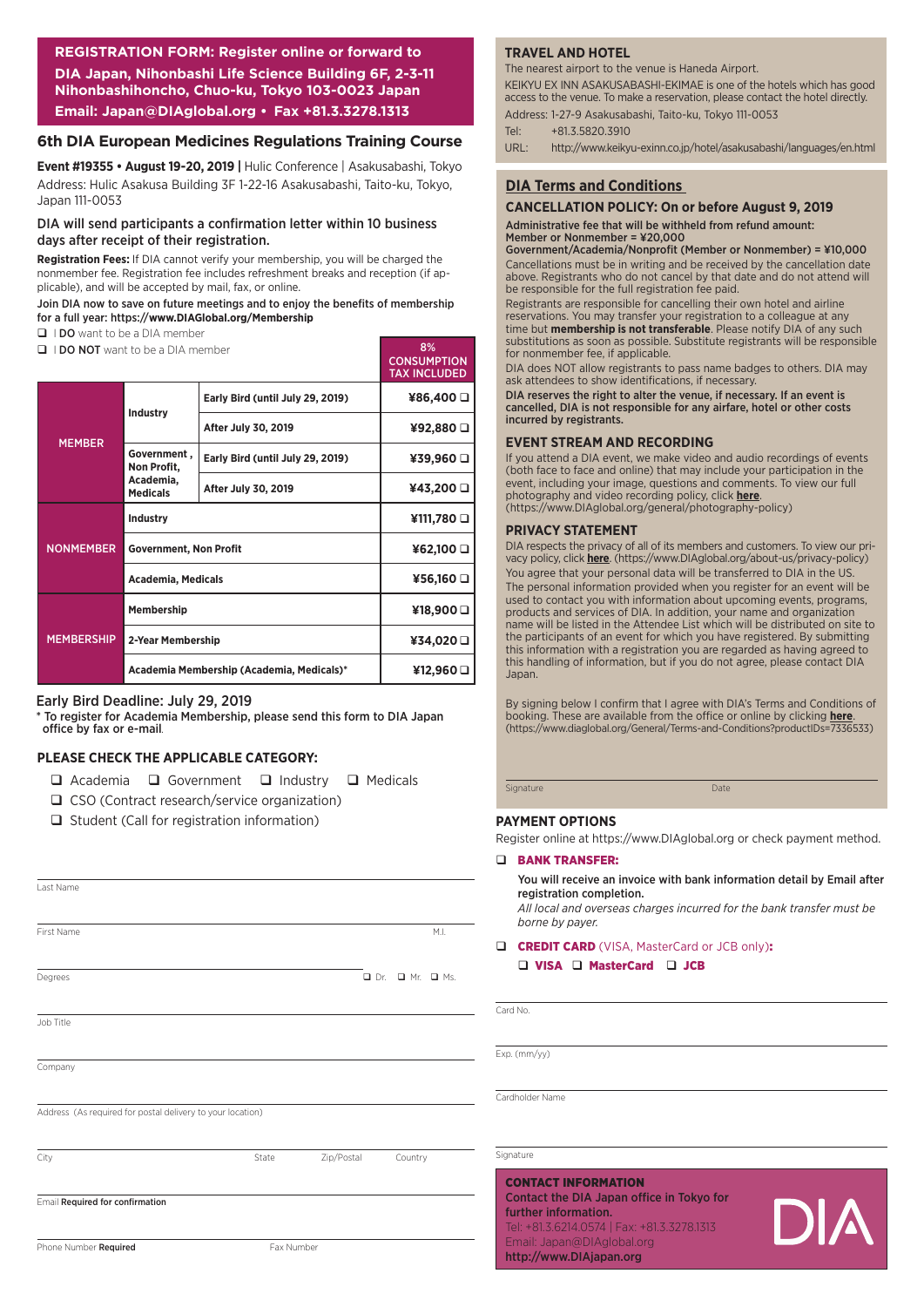# **第6回DIA欧州医薬品規制トレーニングコース**

- 欧州薬事規制体系の本質と概要 -

### **2019年8月19日 (月) ~ 20日 (火) 浅草橋ヒューリックカンファレンス ルーム 0**

### **プログラム概要**

欧州における薬事規制、種々の医薬品承認プロセス及び市販後の対応に関する トレーニングです。本コースでは、現役のEU規制当局担当官及び元EMA担当官 の二人のトレーナーが最新のEUの規制について講義を行います。今回使用する 資料は、欧米で開催されたトレーニングプログラムの資料をベースにして、日本 の皆様にご興味を持っていただける内容にアレンジしております。

トレーニングには以下の内容を含む予定です。

- ・ 欧州連合(EU)の薬事規制概要
- 医薬品ライフサイクルにおける関連薬事制度等
	- − 当局相談
	- − 臨床試験申請
	- − ファーマコビジランス
	- − 医薬品承認申請制度(中央審査方式、非中央審査方式、相互認証審査方 式、国別審査方式)
	- − 承認後の変更
- データ保護と独占販売期間
- オーファン医薬品、小児用医薬品、Advanced therapies
- 透明性の確保
- Brexitの影響

欧州の規制は、国ごとの法律と、EUの規制があり複雑になっています。本コースで はこれらを整理して提供するとともに、医薬品開発及び市販後対応の留意点につ いても、可能な限り紹介する予定としています。

尚、本コースはこれまで5回開催され、参加された方々からは「体系的に理解でき た」、「今後の業務に役立ちそう」、「英語を含め説明が分かり易かった」等のコメン トを頂き、毎回非常に高い評価を頂いております。

世界同時開発に着手することが多くの企業にとって一般的になってきたこともあ り、欧州における規制を学ぶ絶好の機会と考えられますので、多くの方の参加を お待ち申し上げております。

注:本コースは英語で行いますが、グループディスカッションにおいては、日本語 でのディスカッションも可能としています。



**DIA Japan** Nihonbashi Life Science Building 6F 2-3-11 Nihonbashihoncho, Chuo-ku Tokyo 103-0023 Japan Tel +81.3.6214.0574 Fax: +81.3.3278.1313 Japan@DIAglobal.org

### **講師:**

European Union and International Affairs Federal Institute for Drugs and Medical Devices (BfArM)

#### **Peter Bachmann**

Former member of the CHMP, European Medicines Agency (EMA)

#### **Steffen Thirstrup**

### ファシリテーター:

中外製薬株式会社

樋口 雅義

ヤンセンファーマ株式会社 池田 晶子

第一三共株式会社 犬飼 ゆみ

ファイザーR&D合同会社 金子 美由紀

第一三共株式会社 松岡 洋明

グラクソ・スミスクライン株式会社 玉田 美和

DIA volunteers, members, and staff provide a comprehensive catalogue of conferences, workshops, training courses, scientific publications, and educational materials, throughout the year, all around the world.



[DIAglobal.org](http://www.DIAGlobal.org)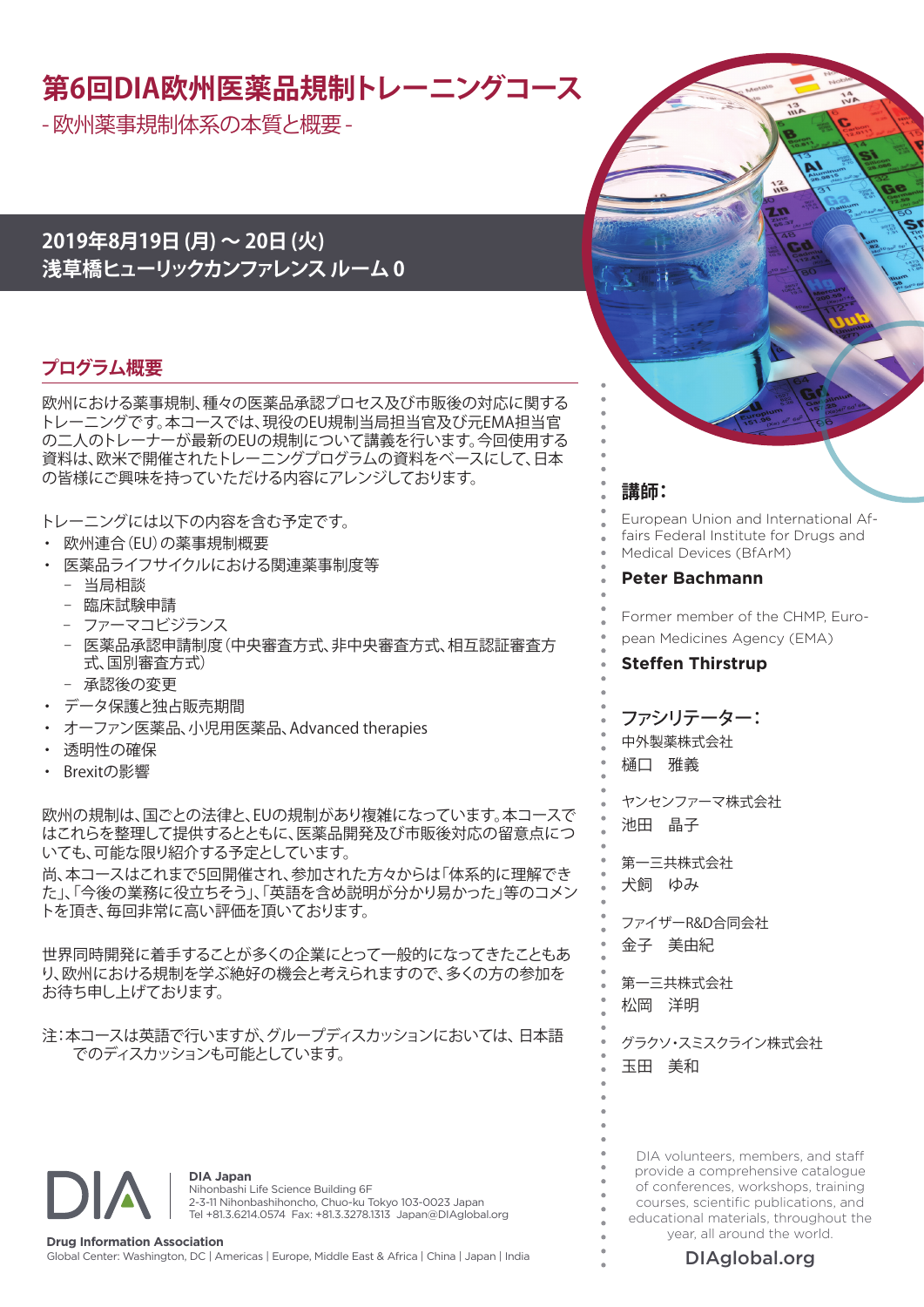### **1日目 | 2019年8月19日(月) 6**

| 9:00-9:30                                           | <b>REGISTRATION</b>                                                                                                                                                                                                                                              | 15:35-16:45                                                                                          | <b>SESSION 3</b>            |  |  |
|-----------------------------------------------------|------------------------------------------------------------------------------------------------------------------------------------------------------------------------------------------------------------------------------------------------------------------|------------------------------------------------------------------------------------------------------|-----------------------------|--|--|
| <b>WELCOME AND OPENING REMARKS</b><br>$9:30 - 9:40$ |                                                                                                                                                                                                                                                                  | <b>EU LICENSING PROCEDURES - PART II: Centralised</b><br><b>Procedure and Special MAA Procedures</b> |                             |  |  |
| $9:40 - 10:40$                                      | <b>INTRODUCTION</b>                                                                                                                                                                                                                                              | Centralised procedure, incl. specific procedures like<br>conditional approval                        |                             |  |  |
| <b>OVERVIEW</b>                                     | EUROPEAN UNION - ROLE AND RESPONSIBILITIES OF<br>EUROPEAN INSTITUTIONS. A COMPREHENSIVE                                                                                                                                                                          | 16:45-17:00                                                                                          | <b>SHORT BREAK</b>          |  |  |
|                                                     |                                                                                                                                                                                                                                                                  | 17:00-17:45                                                                                          | <b>SESSION 4</b>            |  |  |
| 10:40-10:50                                         | <b>SHORT BREAK</b>                                                                                                                                                                                                                                               | <b>WORKSHOP</b>                                                                                      |                             |  |  |
| 10:50-12:50                                         | <b>SESSION 1</b>                                                                                                                                                                                                                                                 |                                                                                                      |                             |  |  |
|                                                     | LIFECYCLE OF A MEDICINAL PRODUCT                                                                                                                                                                                                                                 | 17:45-19:15                                                                                          | <b>NETWORKING RECEPTION</b> |  |  |
|                                                     | Short overview of the lifecycle of a medicinal product and<br>the relevant procedures: From development to post-<br>marketing - an overall reference<br>Scientific Advice - Clinical Trials - Market Authorisation -<br>Pharmacovigilance - Variations - Renewal | (END OF DAY 1)                                                                                       |                             |  |  |
| 12:50-13:50                                         | <b>LUNCH BREAK</b>                                                                                                                                                                                                                                               |                                                                                                      |                             |  |  |
| 13:50-15:20                                         | <b>SESSION 2</b>                                                                                                                                                                                                                                                 |                                                                                                      |                             |  |  |
|                                                     | <b>EU LICENSING PROCEDURES - PART I: Overview</b>                                                                                                                                                                                                                |                                                                                                      |                             |  |  |
|                                                     | Basics for market authorisation                                                                                                                                                                                                                                  |                                                                                                      |                             |  |  |
|                                                     | National procedure                                                                                                                                                                                                                                               |                                                                                                      |                             |  |  |
|                                                     | Mutual recognition procedure                                                                                                                                                                                                                                     |                                                                                                      |                             |  |  |

− Decentralised procedure

**15:20–15:35 COFFEE BREAK**



# 16th DIA Japan Annual Meeting 2019<br>- Delivering Rational Medicine to All People in the Globe -

November 10-12, 2019 Tokyo Big Sight | Ariake

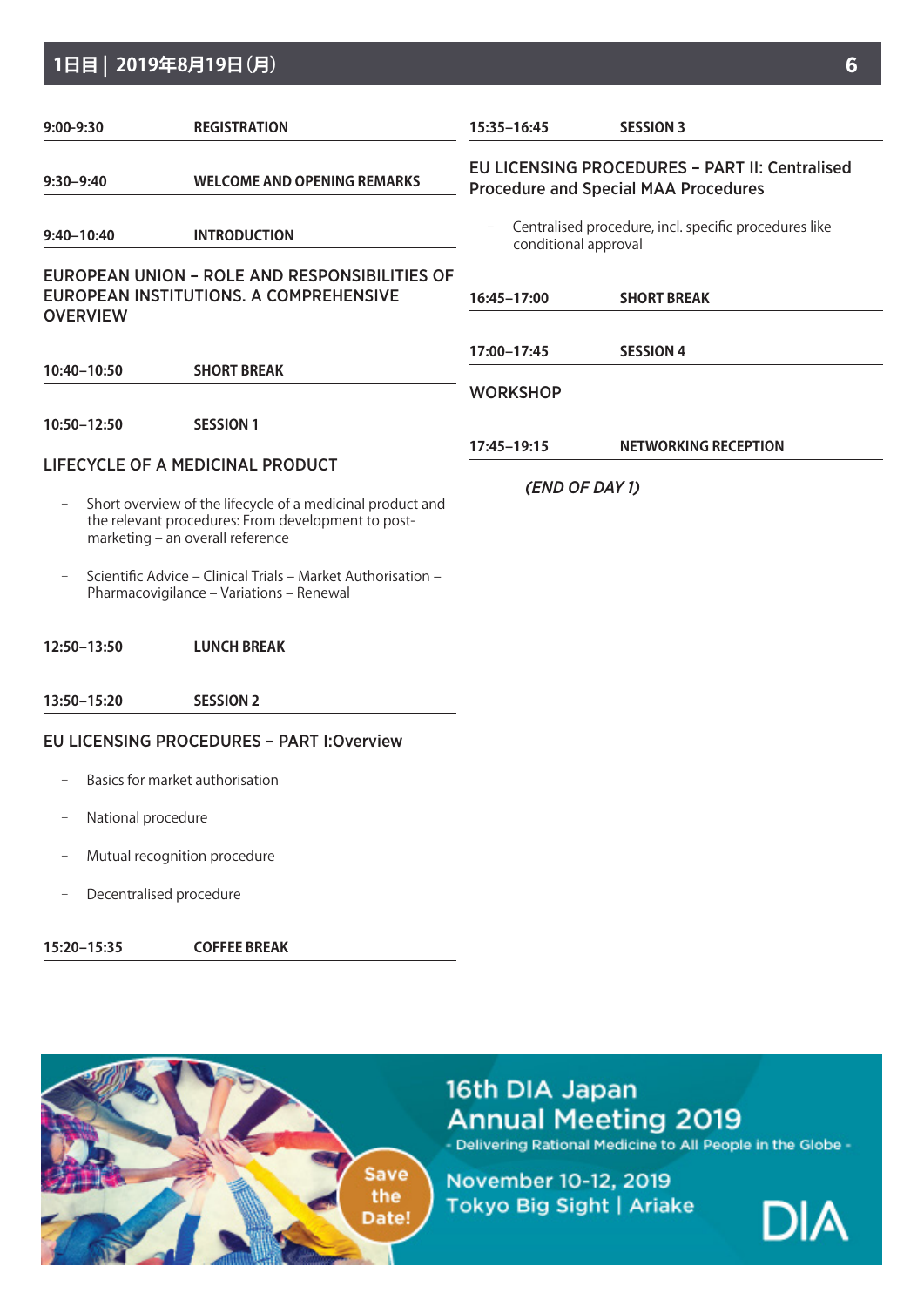## **2日目 | 2019年8月20日(火) 7**

| $9:00 - 10:00$                                                   | <b>SESSION 5</b>                           | 12:50-14:20                | <b>SESSION 8</b>                                                      |  |  |  |
|------------------------------------------------------------------|--------------------------------------------|----------------------------|-----------------------------------------------------------------------|--|--|--|
| <b>VARIATIONS / POST APPROVAL CHANGES</b>                        |                                            |                            | PHARMACOVIGILANCE                                                     |  |  |  |
| Definition of variations                                         |                                            |                            | Pharmacovigilance legislation                                         |  |  |  |
|                                                                  | Classification of a variation              | $\qquad \qquad -$          | Pharmacovigilance Risk Assessment Committee (PRAC)                    |  |  |  |
| Procedural guidance                                              |                                            | -                          | Risk management plan (RMP)                                            |  |  |  |
| Renewals                                                         |                                            |                            | Post-authorisation safety study (PASS)                                |  |  |  |
| 10:00-10:10                                                      | <b>SHORT BREAK</b>                         | $\qquad \qquad -$          | Periodic safety update report (PSUR)<br>Safety procedures / referrals |  |  |  |
| 10:10-11:10                                                      | <b>SESSION 6</b>                           | <b>Expedited Reporting</b> |                                                                       |  |  |  |
| EU HEALTH AUTHORITIES SCIENTIFIC AND<br><b>REGULATORY ADVICE</b> |                                            | EU QPPV                    |                                                                       |  |  |  |
| Purpose                                                          |                                            |                            | Pharmacovigilance System Master File (PSMF)                           |  |  |  |
| Procedure                                                        |                                            | 14:20-14:35                | <b>COFFEE BREAK</b>                                                   |  |  |  |
| Strategy                                                         |                                            | 14:35-15:05                | <b>SESSION 9</b>                                                      |  |  |  |
| 11:10-11:20                                                      | <b>SHORT BREAK</b>                         |                            | <b>DATA PROTECTION</b>                                                |  |  |  |
| 11:20-11:50                                                      | <b>SESSION 7</b>                           | 15:05-15:35                | <b>SESSION 10</b>                                                     |  |  |  |
| <b>PRODUCTS</b>                                                  | <b>HARMONISATION AND DEFINED MEDICINAL</b> | <b>BREXIT</b>              |                                                                       |  |  |  |
| Referrals                                                        |                                            | 15:35-16:35                | <b>SESSION 11</b>                                                     |  |  |  |
|                                                                  | Paediatric medicinal products              | <b>WORKSHOP</b>            |                                                                       |  |  |  |
|                                                                  | Orphan medicinal products                  |                            |                                                                       |  |  |  |
|                                                                  | Advanced therapies medicinal products      | 16:35-16:45                | <b>CLOSING REMARKS</b>                                                |  |  |  |
| 11:50-12:50                                                      | <b>LUNCH BREAK</b>                         |                            |                                                                       |  |  |  |